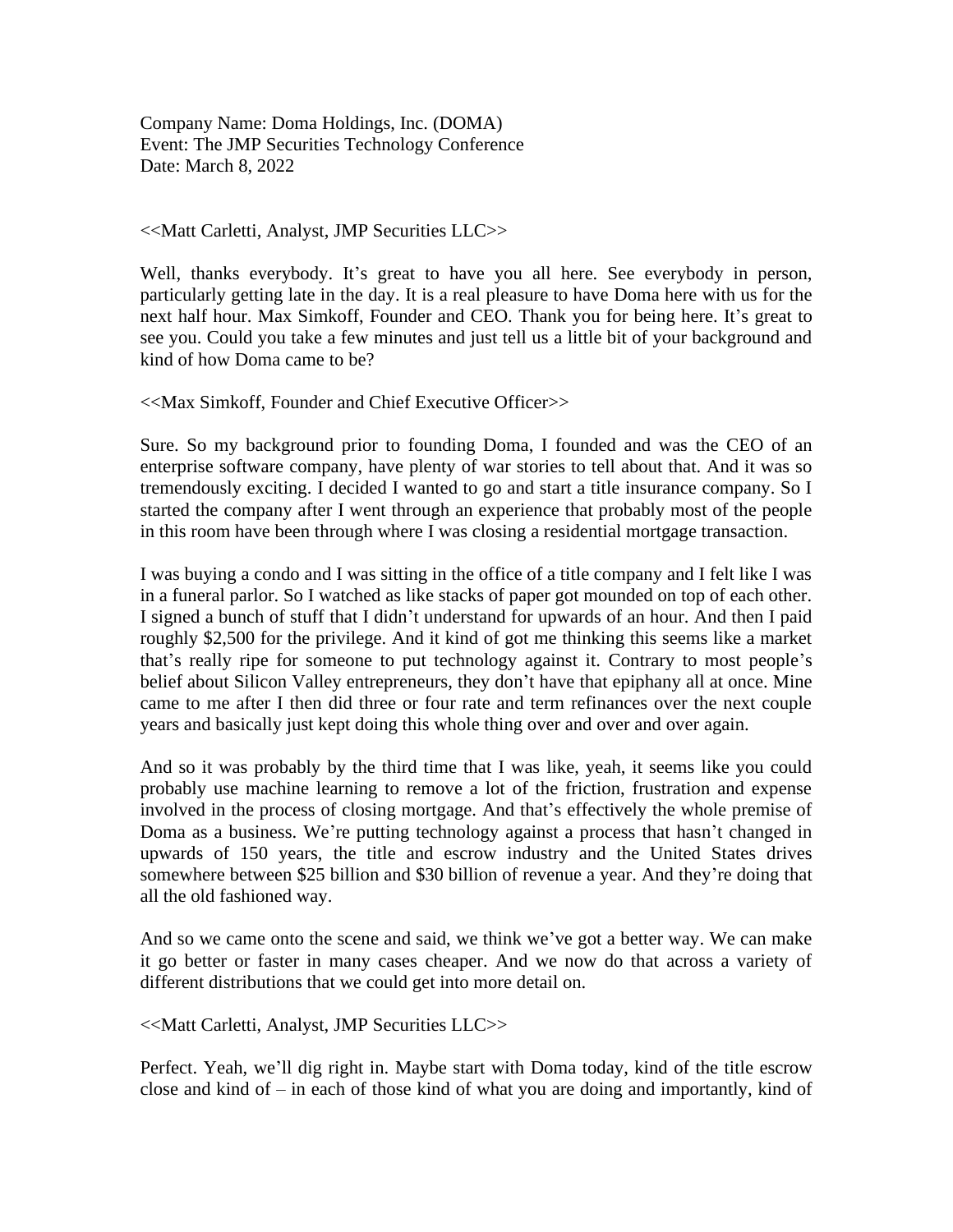how that looks versus the status quo? I got a market for those who don't know, it's a market where what roughly 80% is split among four incumbents that are all 100-plus years old. Maybe just kind of – what exactly kind of are you doing in each of those and what's the value proposition to the customer, why you are doing that and how are they reacting?

<<Max Simkoff, Founder and Chief Executive Officer>>

Sure. So let me start by outlining the status quo, just a mini kind of history lesson on how the title and escrow industry came to be and what they do. This is unique mostly to the United States. In this country, the liability to establish clear ownership of property doesn't sit with the county municipality as it does in much of the rest of the developed world. There was a Supreme Court decision that happened in the late 1800s basically said it was a buyer beware kind of market.

And not long after the first title insurance company was founded. And since then, the process of doing this product has mostly been human beings looking backwards in time, over historically recorded property documents to find and then fix, call them clerical issues. Most often that would stand in the way of establishing clear ownership to the property and to make this even more confusing and maybe even somewhat absurd, that same process happens when you refinance the property.

So if you buy a property, this whole manual labor process is happening to establish clear ownership and title insurance. And then there's some fee for service work that the title company does around closing the transaction. But then when you refinance, they basically do it again. And for any of you who would like to go as deep to understand what is actually being insured is basically a new policy to effectively indemnify the new lender against anything you, as the owner of the property has done, which anybody who's doing a rate and term refi is usually a good actor. So there was never any reason for them to have done anything wrong. But the whole process gets done again.

And the borrower ultimately pays for it on a refinance transaction. And so with this kind of status quo thing, what we did that was unique is we said, we don't need to do that, that manual work where you check all the historically recorded property documents, right. We figured out that because, you're basically only covering the risk that's carried from the time of the original purchase to the refinance and because the only risk of a claim ever being made, because the policy is to the benefit of a lender is if the property goes into foreclosure, we had a pretty attractive slice of risk that we were able to play with.

As we developed a predictive algorithm to basically turn this days long process of manual research into something that took seconds. And that was the first thing that we rolled out that was innovative was an instantly underwritten refinanced title insurance policy. A bunch of people told us this would not be – that compelling lenders wouldn't care about title insurance being underwritten faster, borrowers wouldn't care about paying less fees for the title insurance. And it turns out that everybody was dead wrong. Because that basically became the flagship feature for a broader platform across all of refinance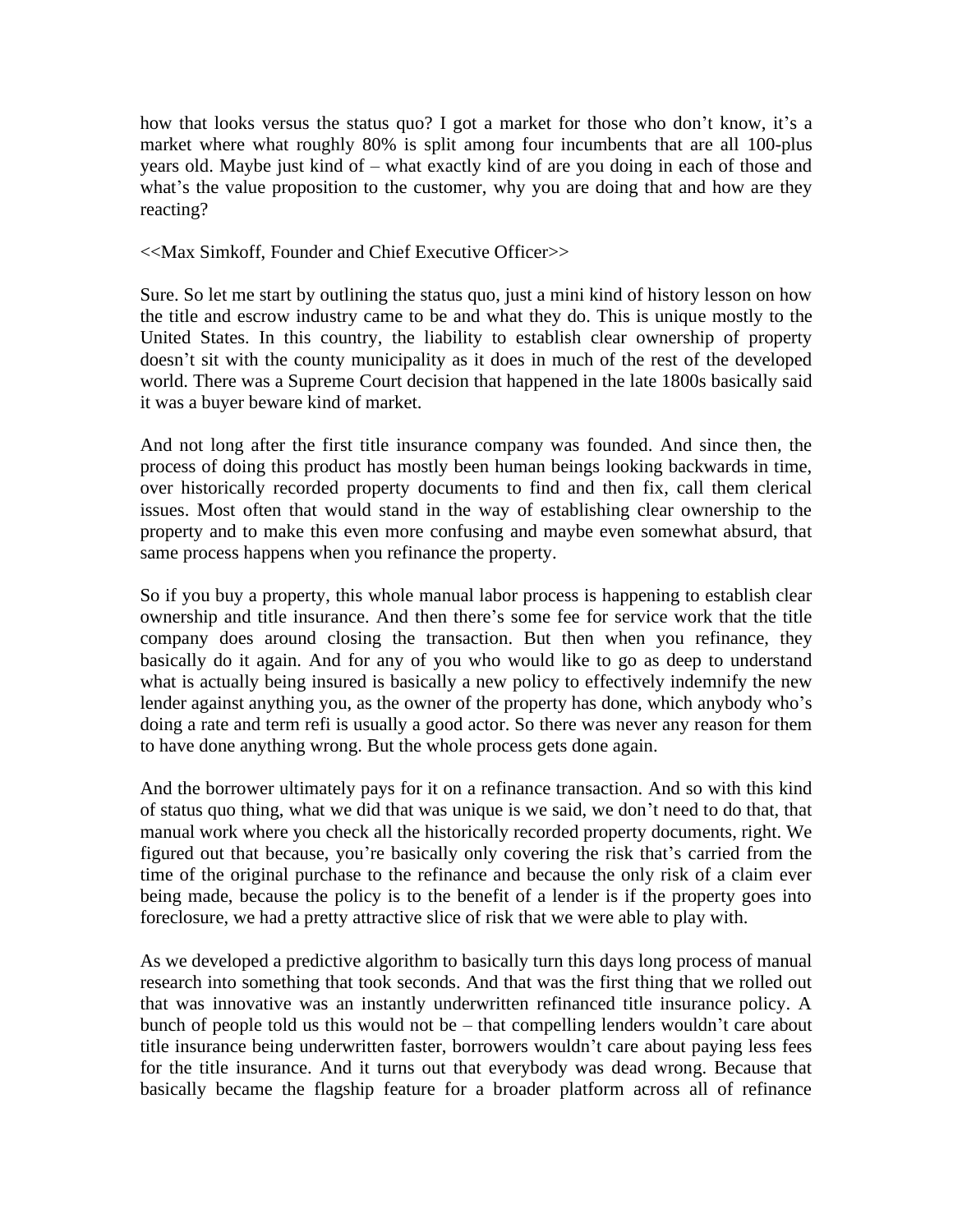transactions, applying machine learning to not just title premium, but also the escrow and settlement stuff. And that really was including until recently kind of the growth engine of business.

So it helped us sign some of the largest lenders in the country, Wells Fargo, Chase Home Lending, PennyMac, Homepoint, many others who send us a significant amount of their refinance volume to go through the technology to effectively close loans better, faster, cheaper. We have since recently moved that technology to the purchase market. So we have another part of our business that sells through effectively local real estate agents. And we're effectively taking a lot of those same things, the application of machine learning to underwriting title insurance, and settling the fees and doing the payments and doing the signature and just moving it to purchase transactions that we sell through a distribution motion that goes through with local real estate agents.

So a lot of detail to cover there but to get back to your original question, it's really that we're applying machine learning against each one of these kind of status quo, manual backwards looking research processes that the industry has used for a very long time. Some of it's really glorious like true groundbreaking applications of computer vision to identify placement of signatures on a page kind of stuff. And others of it is like just pick and shovel work that we do with really great data science put against the data that we're getting to make these transactions go faster.

<<Matt Carletti, Analyst, JMP Securities LLC>>

Yeah. Maybe sort of just kind of take a pause there and helping people understand the differences between maybe what you are doing and a lot of the rest of public insurtech today in the sense of like what the insurance is, right versus like you live in a world of 4% loss ratio versus where they are and how maybe personal lines insurance, which is really what the rest of insurtech is today is a very like trying to predict the future as opposed to what you are trying to do and how maybe AI and what you're doing lends itself to that with much more certainty?

<<Max Simkoff, Founder and Chief Executive Officer>>

Yeah. So the short answer is that the title insurance industry really should not be considered true insurance, right. I think of it more like financial guarantee. It's a backwards looking research process to find and fixed issues so that you won't actually carry any risk. That's the way the industry's been constructed. And that's how they have validated – the incumbents have validated over time. Hey, the reason the loss ratio is so low is because we did all this work upfront to fixed risk from occurring in the first place. Loss ratios in the industry traditionally have run sub 5%, which is kind of nuts like that doesn't sound like an insurance product, right. And what we did was we said, well, it should be more of an insurance product, right. We should be able to forward predict risk, very efficiently using property data.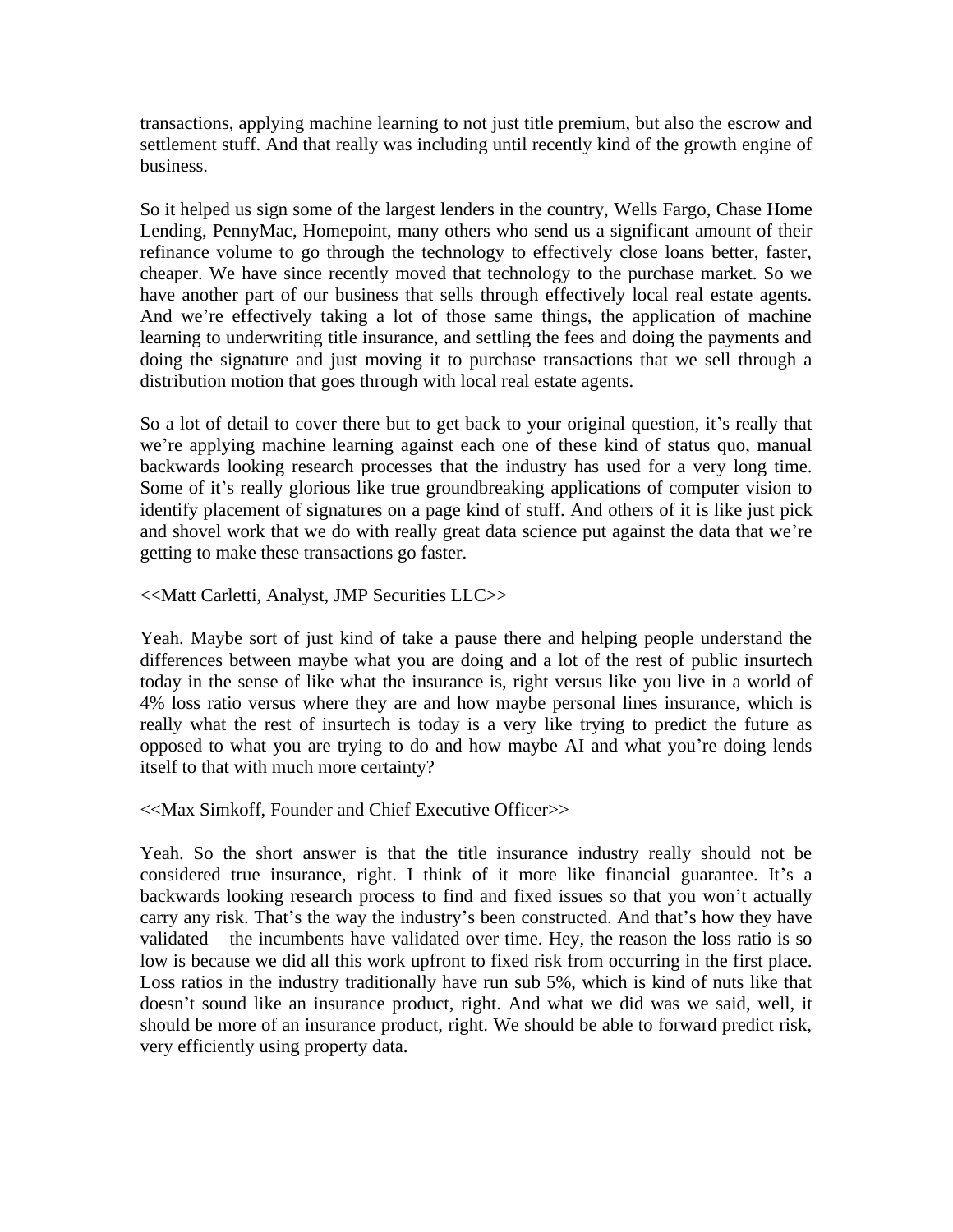And we should be willing frankly, to stomach a higher loss ratio than the industry has historically had because it could be twice what the industry's historic loss ratio is. And it still sounds like a rounding error to anybody who's looked at insurance. So that's – I mean, we see that as a really attractive facet of the market and the other really attractive facet of the market that I think is unique to us that you don't find with other insurance or insurtech companies is there's a pretty significant fee-for-service component of what we do too, right.

So we're underwriting an insurance policy using algorithms, but we're also expected to close the entirety of the loan, right. And that means that we set up the escrow, we make sure the earnest money gets funded. We calculate all the fees, the transfer taxes, the prorated property taxes, all that good stuff. And then we do all the wiring of the money, right. We are literally the clearing house for the mortgage transaction. And we get paid a fee for that piece as well.

So there's a really attractive margin improvement opportunity on the underwriting piece and which I don't think you find in most insurance like a lot of insurance is like, there just not much left in a business that has a 60%, 70%, 80% loss ratio. In our business, we're looking at less than a 6% loss ratio. So there's plenty of margin opportunity on the insurance and there's plenty of margin opportunity on the escrow and settlement work, which has traditionally also been manual. And we put machine learning against that too.

<<Matt Carletti, Analyst, JMP Securities LLC>>

Let's talk a bit about beyond title escrow close. I mean, you have a vision to be more than that and kind of maybe some of the ancillary offerings that you're working on and we might see next and importantly, why those products might even further improve kind of the value proposition that Doma brings to the real estate transaction.

<<Max Simkoff, Founder and Chief Executive Officer>>

Yeah. So see the problem that we're solving is how do you effectively close a residential real estate transaction instantly. And when you think about it, there's actually only five contingencies that stand in the way of being able to do that. And if you live in San Francisco, you might actually have experience in seeing what an instant digital real estate transaction looks like. It's called a non-contingent, all cash offer. Okay, it's remarkable, by the way. You can sign your docs on DocuSign. There's no appraisal, there's no financing contingency. You don't need to inspect it because what does it matter? Like you're basically buying the land and these transactions happen many, many times a day within five miles where we're sitting, right. Those five contingencies that prevent that in most rest of the country are title and escrow appraisal, an inspection, financing and homeowner's insurance, right.

And so we look at those five key contingencies as the things that we want to really dramatically remove from the process using our technology. We started with title and escrow, our next biggest focus, which we announced on our most recent earnings call is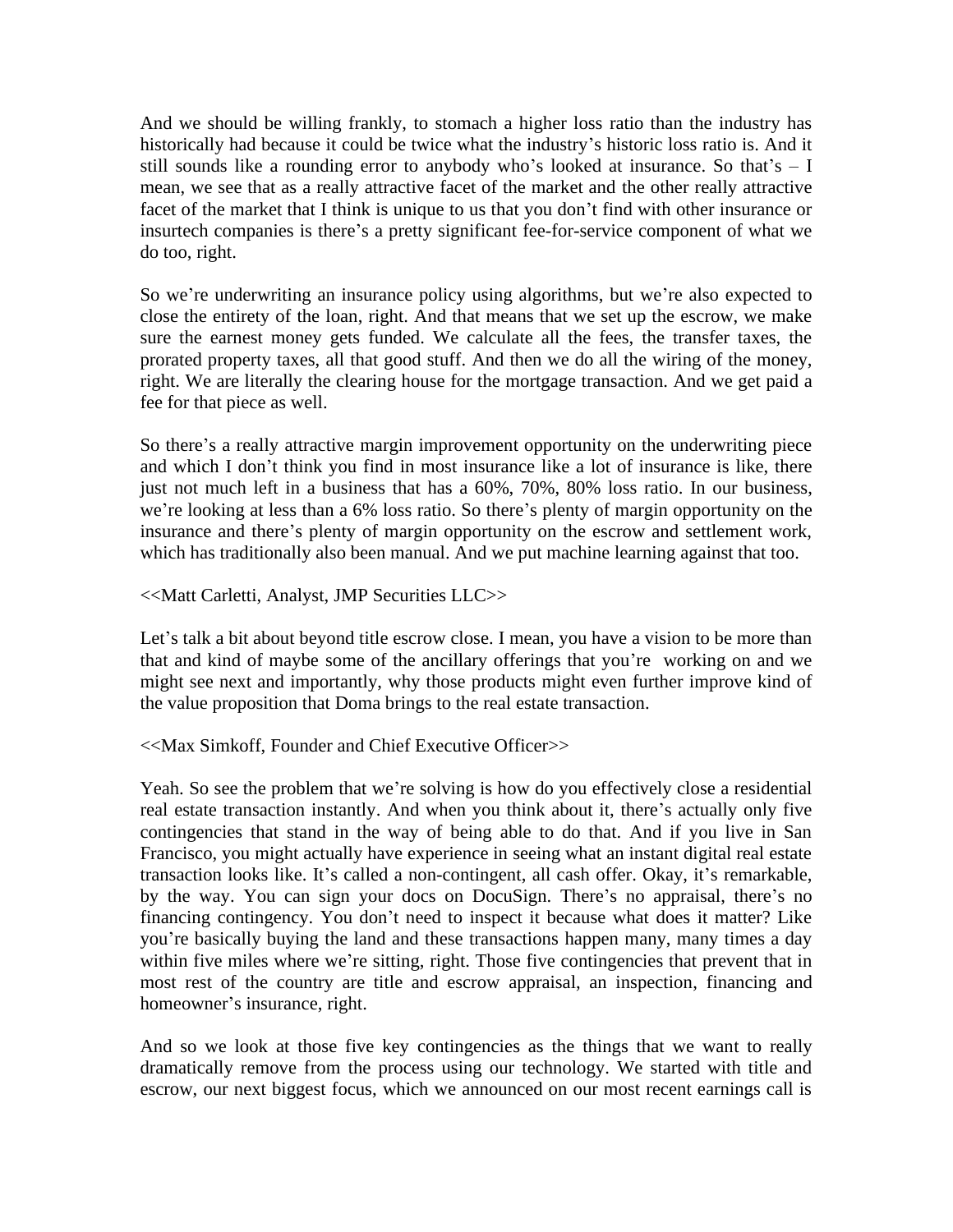appraisal, which to us looks very similar to the way the title looked several years ago. It's a manual process, a human being going and taking interior and exterior photos, a piece of property, basically to then write a report and say that it's worth exactly what an unrelated third-party is willing to sell it to an unrelated third-party buyer.

And just think about how ridiculous that is for a second, right. Magically 98% of appraisals come back right on the money as to how much somebody has been willing to pay for a property that someone else has been willing to sell, right. We like that risk, right. We say, machine learning can predict valuation of properties. It can run market comps. It can do it in an unbiased way. By the way, this is become a hot button issue for the government sponsored enterprises who have historically kind of been the crux of what's driving appraisal requirements. They're now start and to say, well, it turns out that when human beings going to people's houses, they tend to assign values to people's homes in ways that are biased and not in a good way, by the way.

So we can put machine learning against that. We'd like to insure it and guarantee it in much the same way that we put machine learning and guarantee title and escrow. Across those two pieces, by the way, title and appraisal, that's probably half of what drives the time and process delay in any transaction. So those really are our two primary focus areas. The other three contingencies of those, I think I can safely say we don't have any interest or plans to go into financing that would be becoming a mortgage originator. No offense to any mortgage originators but we don't want to be in that business.

And as it relates to things like inspection or homeowners insurance, those are areas where we see really interesting opportunities for partnership with other leading players like Goosehead, who many of you have probably already heard from, we think there's some really cool people in the market who are doing interesting and innovative stuff that could be interesting partnership opportunities for us to drive more value.

## <<Matt Carletti, Analyst, JMP Securities LLC>>

Great. Let's dig into kind of the distribution sides of the business. So on the enterprise side, like you guys have gained share very rapidly. You've talked about on your conference calls, signed up Chase and Wells Fargo, and so on, like big household names. Can you talk a bit about kind of why you've been able to rapidly scale there so quickly and specifically you've given, I think the example before, don't need to name names, but kind of like what's that scorecard, when they look to distribute their volume, who gets their title volume? How they distribute that? And why Doma wins that fight?

## <<Max Simkoff, Founder and Chief Executive Officer>>

Yeah. So they're looking for better, faster and cheaper as well. So if you're are a large lender like Chase and you've centralized a lot of your mortgage operation and you move freight a lot of it, right? So especially in a heavy refi environment, my best observation in looking a lot of mortgage originators the last two years was that many of them had to effectively artificially constrain supply, because there was too much demand, right?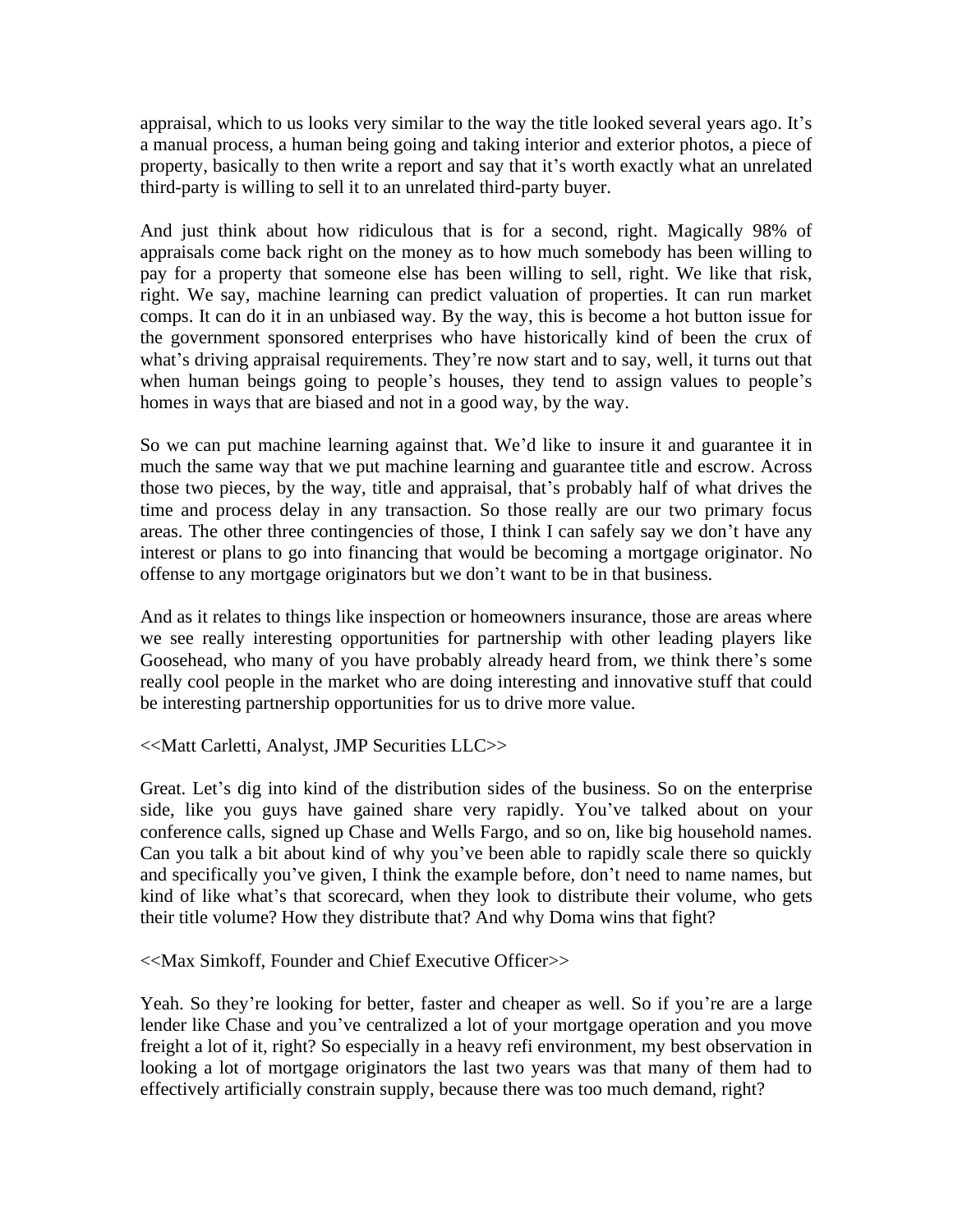And so like, they're just basically managing a factory of opening and closing mortgages, and then they have these providers that they use for things like title or appraisal. And they've got these monthly scorecards that they look at where they're literally looking at your turn time, not overall, but actually on every single step. It's actually kind of interesting.

So like they're not just looking at turn time on underwriting title insurance, they're looking at turn time on turning something called a closing disclosure back and forth, which is the main fee statement. And they're measuring the time of each of these things. And so we came onto the scene and we basically reset the scorecard, right? So I think a typical SLA of a best performing provider on underwriting title insurance was like two days or something like that. And we were like, why can't it be two hours, right?

And that really was transformational for us because when you get to rewrite the rules of engagement, now you're basically helping them rewrite the scorecard and then they're measuring you against a criterion that effectively only you can fulfil, right? And so, we helped reduce these turn times on these things. We did it a higher quality and then the kind of trifecta was that we were doing at a price to the end consumer. It was generally speaking like 15% to 20% on a national average below the lowest cost competitor.

So the pitch to a senior mortgage executive at a Chase is like, you plug it right into your system, it works minute one, it's much faster than what it replaces, it's much higher quality and it's much cheaper to your end customer, which is probably why even last quarter where I'm sure we're all aware there was a pretty significant contraction in the refinance volume probably to the tune of like 40% to 50% contraction. We still saw roughly 300% closed order growth across our enterprise channel. So I think that that's a pretty good indication of just how differentiated the solution is and how much share we're able to take there.

<<Matt Carletti, Analyst, JMP Securities LLC>>

Great. And as we shift to the local market, maybe talk a bit about kind of where you are in that process of kind of building out Doma within the local market channel. And what are some of the challenges and opportunities associated with kind of that that side of the market that might differ from what we've kind of known of Doma mostly to date?

<<Max Simkoff, Founder and Chief Executive Officer>>

Sure. So the local market is effectively where we originate purchase volume today because real estate agents are primarily the source of referring title on a residential purchase transaction. There's a lot of different reasons for this, some of which makes sense, some of which don't, they're relatively unimportant to go into detail on. What is important is that we basically have local market sales and fulfilment coverage built primarily on the back of a title company we acquired from Lennar, which is the largest home builder in the country, and they're our largest shareholder.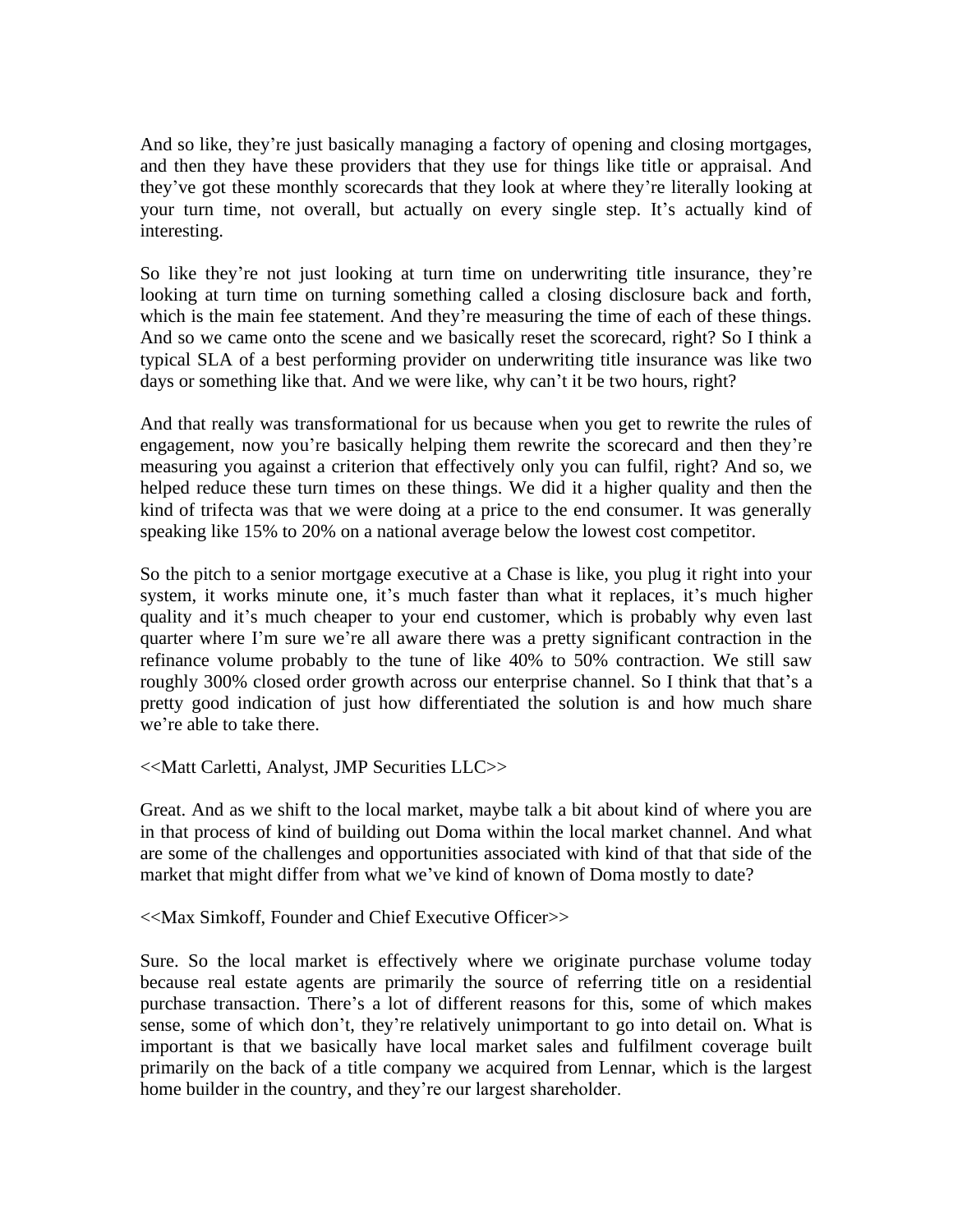And that gives us a local market presence in, I think – I don't know, roughly – I think we have roughly 100 local metro kind of coverage areas where we have the sales focus to get in front of real estate agents and pitch them on this better, faster approach. And then the idea there is that we are starting to move volume that is currently being fulfilled in our local business, in those local locations now happening through the technology with centralized operations service model behind it.

So it's – the best way I've heard this described by the way is like one of our angel investor's talks about this model, they call hot swap business. An example they use is Flexport, for example, like go into an existing market where there's established product market fit effectively it's a giant market. And take the – you basically swap, you do the hot swap of like managing the transaction better, faster in a better environment. You're literally taking it out of the local branch office and you're putting it into the cloud, using technology with the centralized service model behind it.

And so that's – a lot of our focus this year is going to be moving a significant amount of our local purchase volume to the technology, to what we call the Doma Intelligence platform, which we've already proven has worked in our enterprise channel. And I would just keep in mind that purchase transactions for those of you who are unfamiliar with the title and escrow business, these can be like three or four times the gross revenue on an average price point as an enterprise refinance transaction. So, pretty significant price difference on the top line, which means our ability to drive margin improvement by moving into the technology is also amplified as we do that.

## <<Matt Carletti, Analyst, JMP Securities LLC>>

Great. And then you touched on it briefly, but maybe the housing market's changing pretty rapidly, right? And I guess it's not a surprise, right? I mean, like we've – maybe we've seen it coming at some point or just a matter of when. So can you maybe talk about kind of how you've seen that impact on your business? And does it change your strategy at all? Does it change your outlook at all? And you guys were kind of through this back process, obviously put numbers out there that everybody can see? And what was – maybe just remind people of kind of what was assumed in those numbers to start? And does this – kind of what does that mean for where we are today?

## <<Max Simkoff, Founder and Chief Executive Officer>>

Yeah. I think everyone here will enjoy the next several years of holding companies of de-SPAC accountable for the projections that they made when they went through their de-SPAC. As well, I think they should be held accountable to those projections. So we projected that we would do \$226 million of what we call retained premiums and fees last year consider that the equivalent of net revenue. There's a gap between our gross revenue or gross GAAP revenue and our retained premiums and fees has to do with how much we remit to third party agents and a part of our business.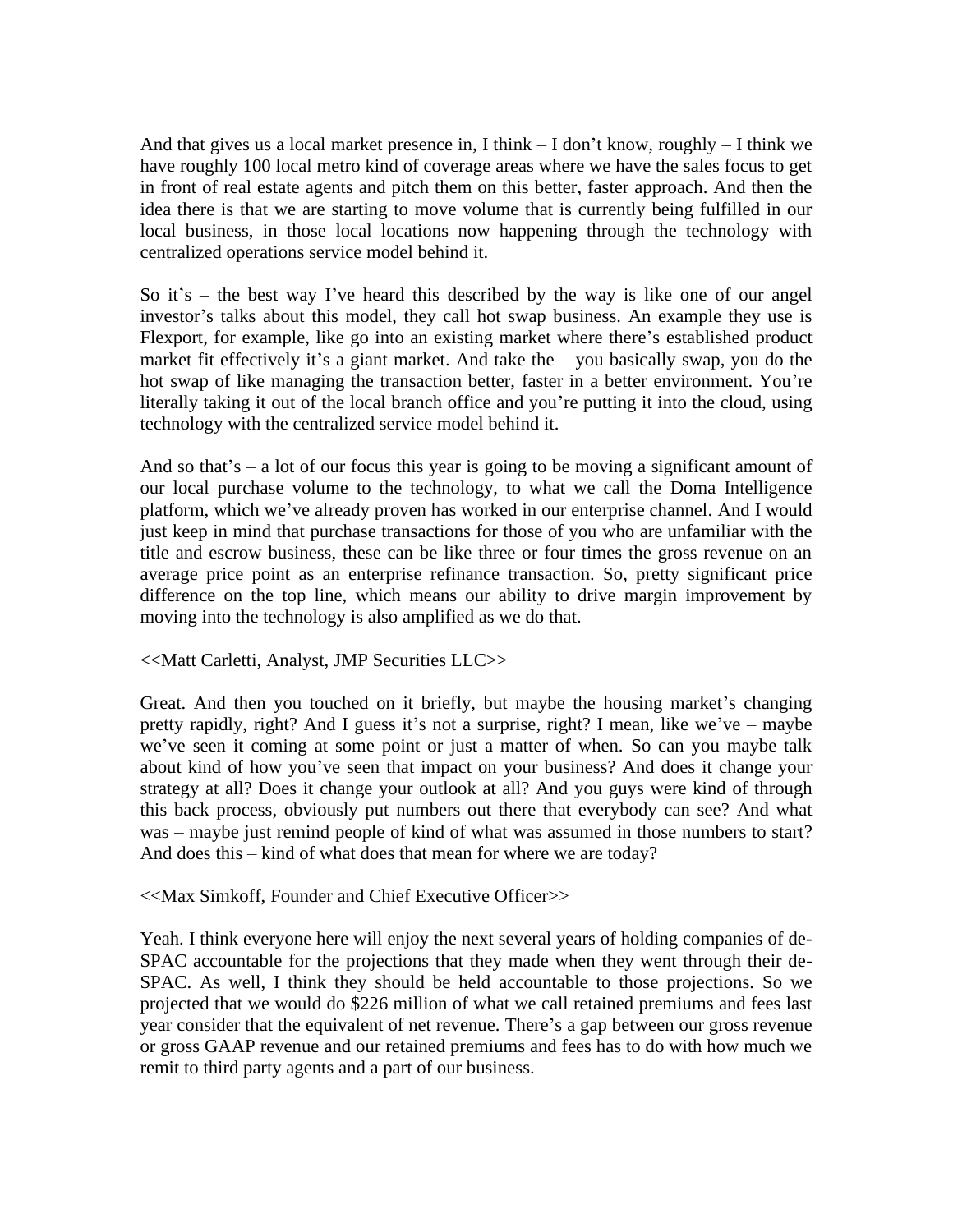But we said we do \$226 million. I should know what we said we do on gross profit. I think it was probably \$85 million to \$95 million or something. We raised this projection significantly. I think our first quarter out of the gate, we ended up doing \$260 million of retained premiums and fees for the year. We did north of \$110 million, I think of gross profit I want to say \$113 million. So, pretty significantly beat the projections we made for last year then we get to this year, right? So when we made our projections in February of last year, we used the Mortgage Bankers Association projections for mortgage origination. The short story is they assume that the 30 year fixed rate would be at 3.4% by the end of Q1 of 2022. As of a few weeks ago, we're already north of 4%.

And so that has had some flow through to our projection on revenue. We're still projecting slightly higher retained premiums and fees this year than we put in our original SPAC presentation where there's a more significant differences in the adjusted EBITDA number for the business. We were forecasting a negative \$10 million adjusted EBITDA number for the business for 2022. We've now communicated that it'll be negative \$70 million to negative \$90 million. And the bulk of the difference is investment that we're making in the business primarily in the form of customer acquisition, product development in some of the key areas that I'm mentioned, that it helped us expand our adjacencies. Some degree of what I'll call double staffing as we move volume from our local business to the platform, which should get rationalized by next year-ish this time.

And then my favorite is a basket of corporate expenses that we hadn't considered as a result of going public. Most notably our D&O insurance policy ended up coming in a whopping \$7 million higher than where we thought it was going to be. Which again, we expect over time, we'll get much more reasonable as we go from being a de-SPAC company to just being a best-in-class publicly traded business.

<<Matt Carletti, Analyst, JMP Securities LLC>>

Perfect. And then kind of my last question before we can open it up is, a lot of kind of the focus on public insurer tech has shifted very quickly to kind of path to profitability. As part of your guidance, that you gave just a few weeks ago on your quarter, you reiterated that you expect to reach EBITDA profitability during 2023. So can you talk a little – which I don't think anybody else is at least publicly on that sort of timeline?

<<Max Simkoff, Founder and Chief Executive Officer>>

Yeah.

<<Matt Carletti, Analyst, JMP Securities LLC>>

Nonetheless, investors are obviously kind of – everything's getting treated in the basket and there's some broad concern out there about some companies need to raise additional capital in this sort of environment, given high cash burns and otherwise. So can you talk about from a capital perspective, how investors should think about the funding that you guys already have on hand? Do you think you can achieve kind of the guidance you have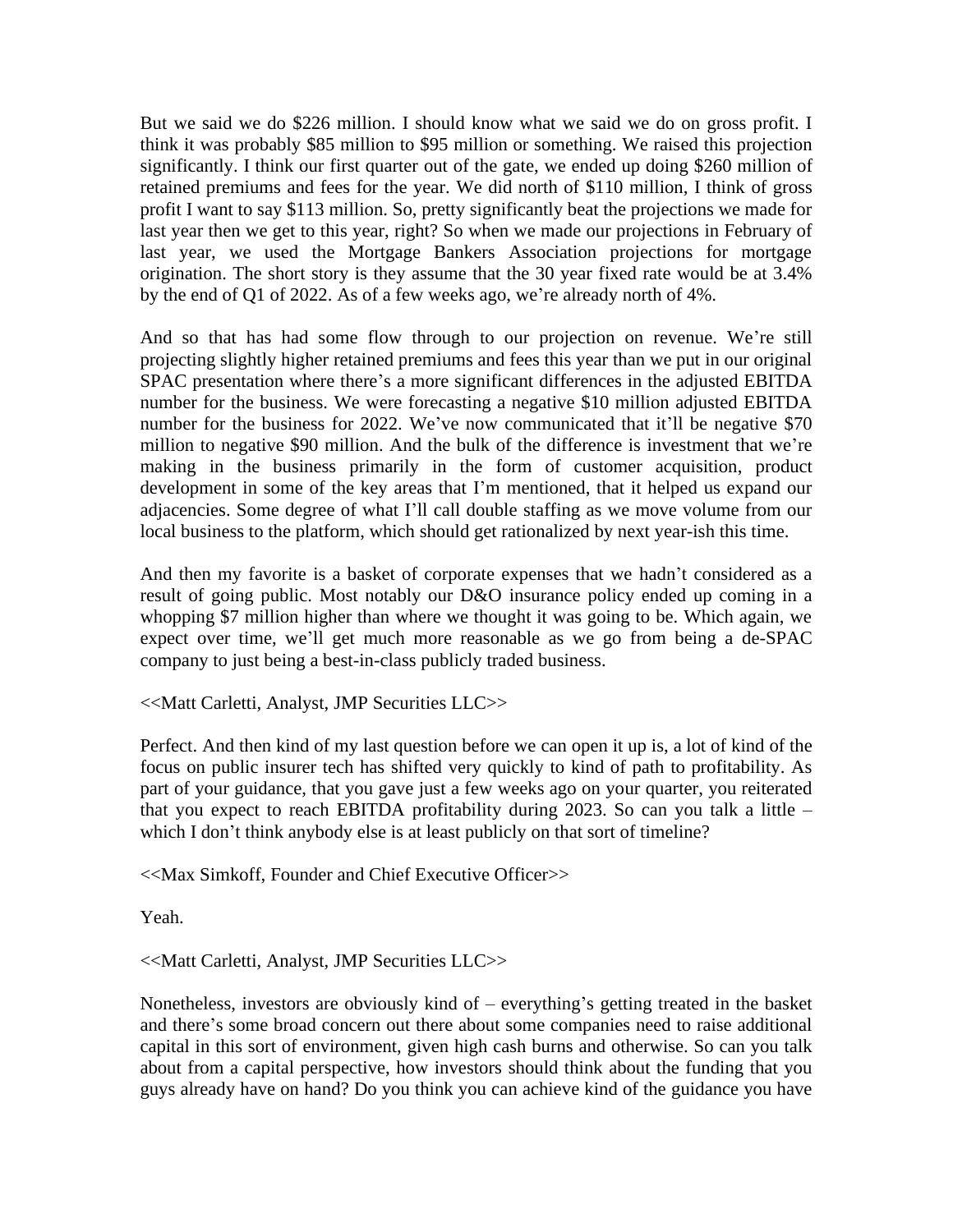and the business plan that you've put out there saying that the DPAC presentation or whatever it is with the capital that you have on hand? And really bottom line is, you foresee a need to return to capital markets the near intermediate term.

<<Max Simkoff, Founder and Chief Executive Officer>>

Yeah. So to answer the last question, no, we do not foresee a need for additional capital in the business to realize our plan. And you can look at the historical performance of the business prior to us going public to see that we have – we've been fortunate to manage this business quite capital efficiently. We're also fortunate that we're in a market where again, the unit economics opportunity for us is quite significant and our existing unit economics are already quite good, right?

We're not in a 60% loss ratio business. And we had already shown I think a pretty significant degree of efficiency in our business prior to going public that helped give us the confidence that that we have developed that we should be investing through the cycle here. And that we can invest through the cycle and still achieve our near-term path to profitability, as you mentioned. So we did reiterate that on our most recent earnings call that we will get to adjusted EBITDA positive in 2023.

And we have I think roughly \$380 million of total cash on the balance sheet right now, roughly \$300 million of which is like total unrestricted operating cash that we can use for investing in the business. So look, I consider it the business that you end up is always a equal parts strategy and luck, right? I think we've had a great strategy and we're going to continue executing it as we've planned to do. We're a bit lucky and that, as I mentioned earlier, it's not really – we're not really in a true insurance business. And that's lucky because there's a lot of additional headroom, I think for margin expansion on top of an already attractive unit economics profile.

<<Matt Carletti, Analyst, JMP Securities LLC>>

Great. We got about a minute left. Anybody, any questions in the audience?

<<Max Simkoff, Founder and Chief Executive Officer>>

I know all of you have burning questions. You've been dying asked for years on title insurance, right?

Q&A

<Q>: In the local markets, where are you in, if you were to go to Boston or Jersey? Do the brokers know to recommend to their clients that don't exist, and here's a cheaper way, more efficient way, so eight out of 10 brokers know that your service is there.

 $\langle A - \text{Max Simkoff} \rangle$ : Yeah. Good questions. So we've rolled – we're rolling out the Doma Intelligence platform for local regionally. We haven't publicly announced yet.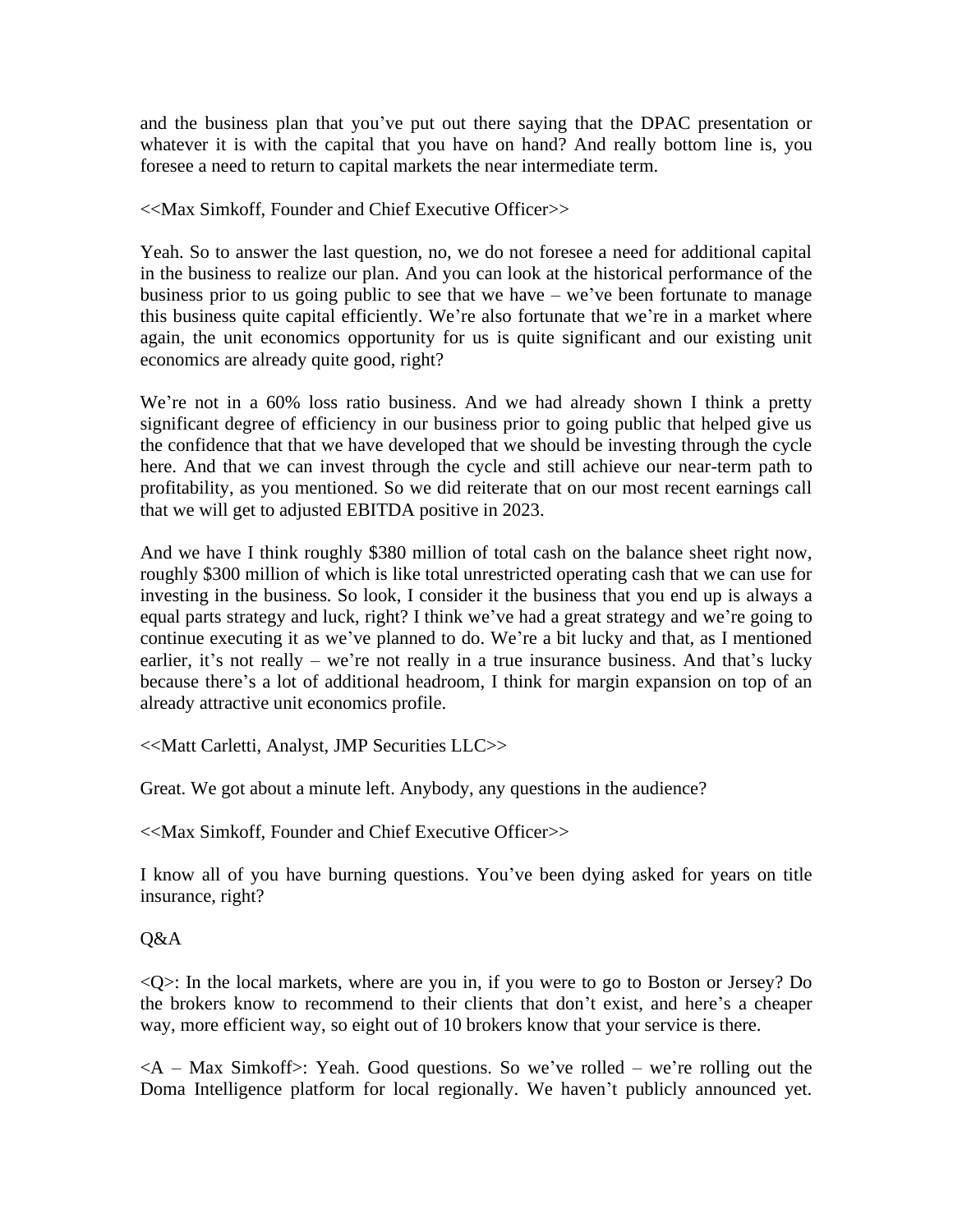We've announced that its live and we're rolling out a number of new locations on it, but we've – that is, it's safe to say that's concentrated in a region it's not Boston. Unfortunately, if you're from there, you won't be able to use it there in the next few weeks. But we'd anticipate having the vast majority of our local regions on the platform in the next four to six quarters. So that's the general timeline.

Where it is live today? We've already enabled the sales force, they're actively selling it to local real estate agents. And I can assure you those local real estate agents already taking full advantage of the platform as we speak. And it has been something in our discussions with investors. We've gotten some requests recently for, hey, could you guys share some more detail about specifically where are you in that rollout and which regions, when and how we see the impact. And so that is – that's something we're going to take back and see if we can provide some more color on the future.

 $Q$ : How do you solve the survey risks on the title policies?

 $\leq$ A – Max Simkoff $\geq$ : So look the broad answer, I mean, apologies to anybody in the room who is in the title industry is that there's not really a lot of risk involved in these transactions. So the way we validate our model is we basically, we had all the answers, right? We had all these completed preliminary title search reports, the way the industry used to do it. That said, here's all the things that got found, and here's how problematic they were.

And in order to get this model approved, we had to go to the – we had to go to Fannie and Freddie and tell them, hey, like this is going to work. And they made us back tested against some pretty abysmal market assumptions, like the model being wildly off, a macroeconomic recessionary scenario that matched 1933, when one in four mortgages went into foreclosure, it passed with flying callers on everyone. So like, on survey risks specifically, I'd have to ask our data science team like what – there certainly is a slice of survey risk in there, but it's quite small.

<Q>: So it just falls into your loss ratio.

<A – Max Simkoff>: It does. Yeah. Loss ratio includes all what we call denominated and non-denominated risks. So denominated are like things with a numerical value, like mechanics liens, non-denominated would be things like survey.

 $\langle Q \rangle$ : So instead of paying for a survey, so that I can also pay for title insurance, we're just taking the risk.

<A – Max Simkoff>: That's right. Yeah.

<<Matt Carletti, Analyst, JMP Securities LLC>>

All right. Great. Thank you, Max.